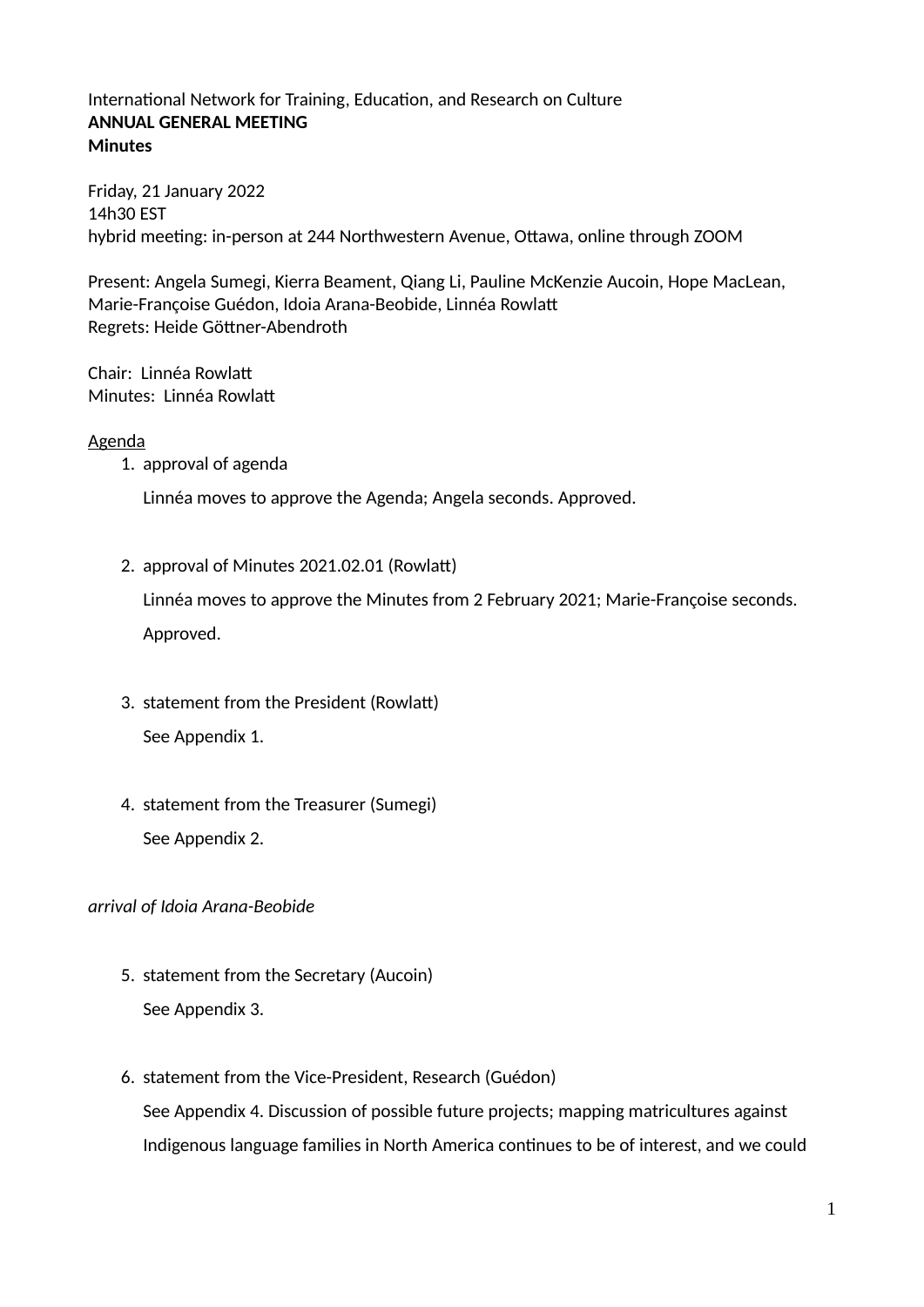also expand the project to a world-wide project. Project leaders would need to have a comprehensive understanding of a continent. Any work on having our own conferences, exhibits, or publications will need to wait until Covid crisis is done, but meanwhile, we can continue to work on existing projects. Working online inhibits effective working groups. We have diversified, we have creating a positive reputation.

This year has shown that we are able to work as a group; taking a bunch of individuals and working together with a common focus is not simple, and we have done well in that. The distinction between MatNet and the Network on Culture is working well, also. For further development, we have to account for the general slow-down of research projects; we are experiencing institutional blocks re: access to information, largely via paywalls. Exchanging ideas virtually is difficult; in-person conversation is crucial to this. This encourages us to consider meetings, colloquiums, and conferences; Network on Culture should move more explicitly towards an interdisciplinary approach. The universities have been responsible for diminishing opportunities for communication between researchers and between researchers and communities; we are a unique group and we could position ourselves explicitly as favouring scholarly communication through (1) in-person gatherings or very concrete projects, or (2) training about live communication technology (ie: phones). Linnéa will look into SSHRC Connections Grants, as part of developing a community of purpose.

#### 7. approval of 2021 financial statements (Gaston)

Dr. Anthony J. Gaston, our public auditor, approved the Financial Statements of 2021. A letter of approval was providede. Angela moves that we approve the 2021 Financial Statements; Idoia seconds. Approved.

8. appoint a public accountant (Sumegi)

Angela Sumegi moves that Dr. Anthony J. Gaston serve the Network on Culture as public auditor for 2022. Marie-Françoise seconds. Approved.

# 9. Confirming Directors and Officers (Sumegi)

 Linnéa Rowlatt will continue as President; Angela Sumegi will continue to serve as Treasurer; Pauline McKenzie Aucoin will continue to serve as Secretary; Marie-Françoise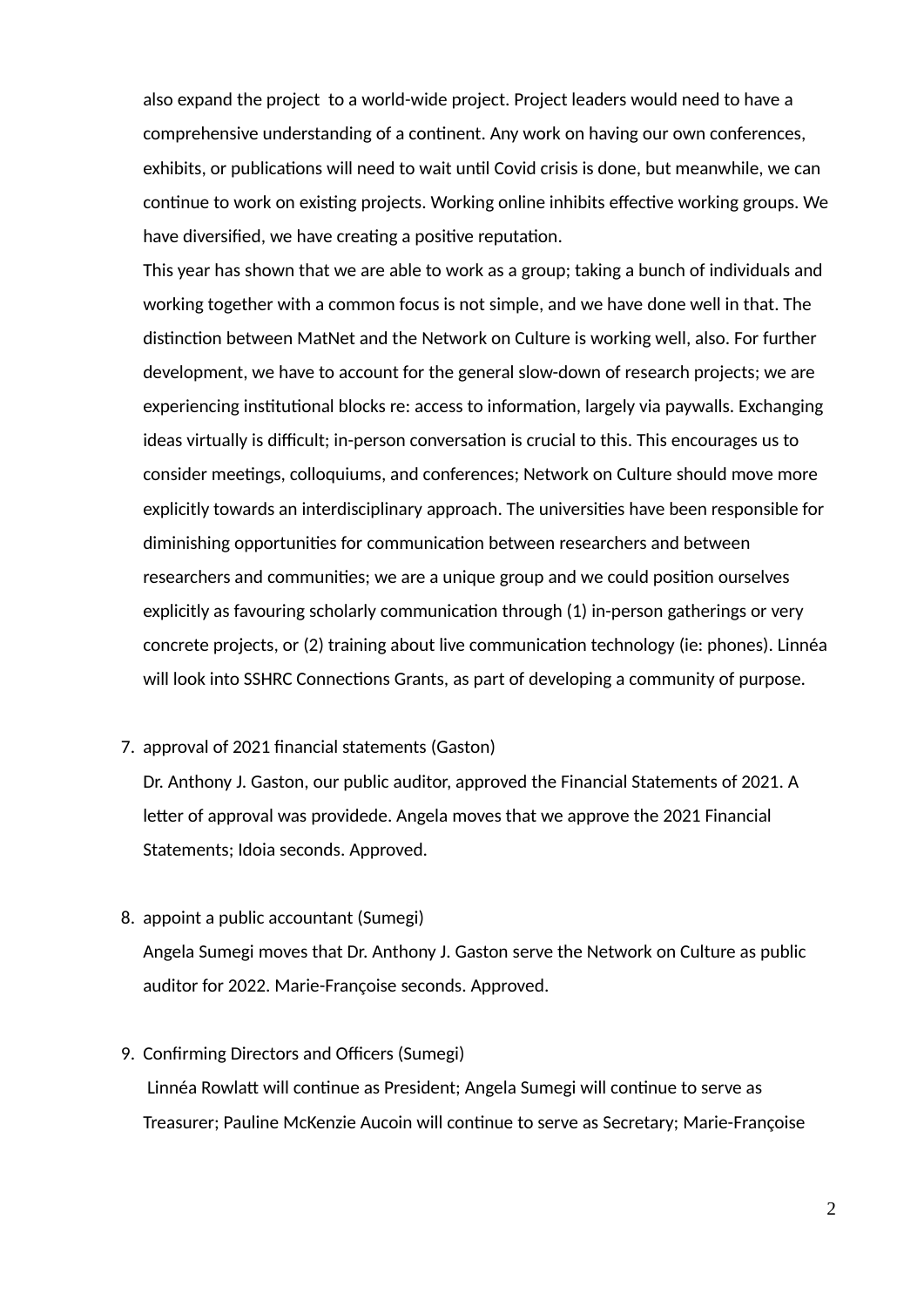Guédon will continue to serve as VP Research; Kierra Beament will continue to serve as Bookkeeper.

#### 10. Other

a) Dr. Qiang Li greets us warmly; knowing some of us for many years, he is pleased to meet new members. He congratulates us on our on-going journal *Matrix* and our acquisition of Frederica de Laguna Northern Books. He asks about the status of InterCulture at the University of Ottawa; Marie-Françoise confirms that InterCulture is no longer active. Dr. Li reminds us that several institutions in China think well of InterCulture and that an international conference in Lugu Lake was planned by the Yunnan government, as part of their goal of promoting Mosuo culture. It was cancelled due to the pandemic, but Dr. Li continues to uphold our relationships with China and the matricultural communities there. He recognizes that finding money is an important goal and suggests promoting Feng Lili's book published by Northern Books, to improve sales. Also, he recommends publishing the World Matricultures book, because he could promote it in China and we would generate income thereby. Once the book is published, we could organize an exhibit; there are museums in China that are interested and it could tour worldwide. SWUN was interested in funding it, but no longer.

Linnéa asks if there are companies that promote books; Idoia remarks that they exist, but they take a large percentage of the sale. Linnéa asks Marie-Françoise how Northern Books sold the book thus far; only 20 books sold, it's available to print-ondemand. Pauline asks if there are an ISBN number; yes, there is. Pauline tells us that at CASCA, there will always be a book room and we could include our books there. Northern Books could ask the book room organizing committee to be invited to join the book room. **Pauline will** contact Alex the coordinator to ask. If it is not in print, information about printing-on-demand will be provided. **Marie-Françoise will** forward the publishing information to Pauline. Angela notes that the book should be on Amazon and on the Network on Culture website. **Linnéa will** figure out how to put the book on Amazon. **Idoia will** provide a copy to Angela for a book review.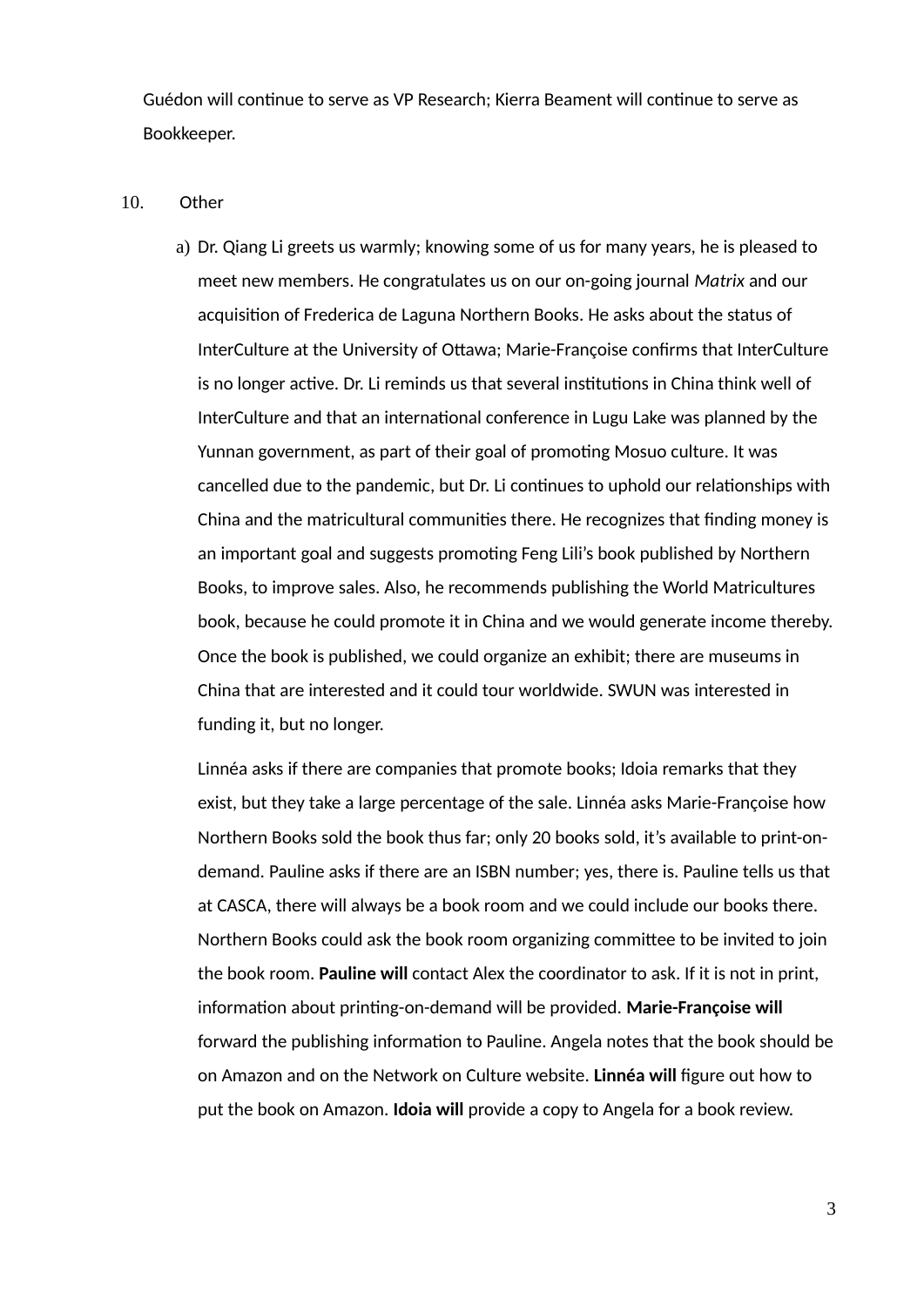Marie-Françoise notes that at her recent conference on Nomads, they published the book first, then held the conference. Hope notes that Feng Li's book is quite unique, relating dance and shamanism, and that there may be a market among people interested in shamanism. The original Chinese layout was gorgeous; some of it is retained, but not with as much panache.

Angela notices that we need a project action plan. **We will** work on creating one and working with these.

# **Meeting closed at 16h07 EST.**

# **TASKS**

- **All will** work on creating a project action plan.
- **Idoia will** provide a copy of Feng Li's book to Angela for a book review.
- **Linnéa will** figure out how to put Feng Li's book on Amazon.
- **Marie-Françoise will** forward publishing information for Feng Li's book to Pauline.
- **Pauline will** contact Alex the coordinator to ask. If it is not in print, information about printing-on-demand will be provided.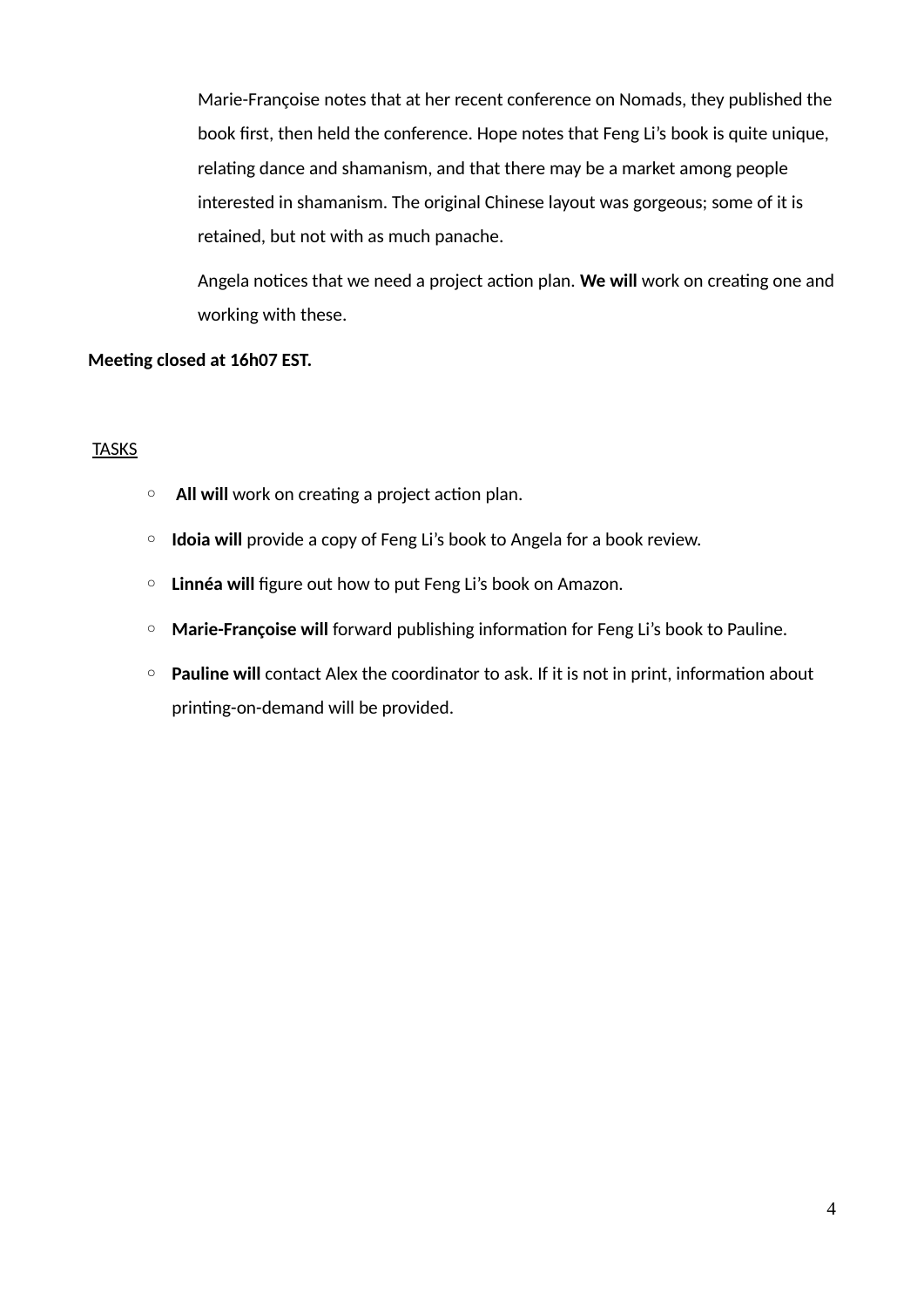# **President's Report**

Network on Culture 21 January 2022 Linnéa Rowlatt

2021 was the second full year of the Network on Culture's and the second year of the Covid-19 pandemic. As was the case last year, I am so very happy to see all of us around the table or online, still relatively hale and hearty.

2021 also heralded the arrival of Frederica de Laguna Northern Books under the Network's umbrella. This small press has a strong reputation as a publisher of monographs and booklets about northern cultures, and its integration into the Network on Culture opens more avenues for our members to share their research. Hopefully, as well, other scholars and community members will be drawn to publish with Northern Books. Meanwhile, *Matrix: A Journal for Matricultural Studies* published an excellent second issue, a strong third issue will be published shortly, and the fourth and fifth issues are in production.

Due to Covid, our collaboration with Cultural Horizons to develop an archive of Anne-Marie Gaston's danceography remains paused, as does the World Matricultures project. Although we were accepted into the 2022 Congress of the International Union of Anthropological and Ethnological Societies in Saint Petersburg, Russia, our original plans to deliver our research in person have been changed to an online participation. Russia's military aggression towards Ukraine also contributed to this decision, showing here, too, how large-scale conditions play out among individuals.

A sorry loss this year was the death of founding member Dr. Martin Kalulambi. A long time colleague and friend, Martin's primary research was on Africa-related topics, and he was in the Congo organizing, among other things, an issue of *Matrix* focused on African matricultures when he passed away. Marie-Françoise Guédon, our VP Research, spoke at his well-attended Ottawa funeral; the Networks respects were also noted with a colourful bouquet of flowers at the ceremony.

A significant challenge for the Network on Culture continues to be the securing of external funds. While our circle of members and friends are supportive and we occasionally receive donations from them, we could benefit from more time given to identifying and wooing potential funders. External funders, though, will be attracted by the projects we have underway and planned, and,as Research Coordinator for this coming year, my goal is to develop at least one viable research project for the Network on Culture, likely mapping matricultures against North American Indigenous linguistic families. As President, I would also like to find funds to pay a part-time Managing Editor for *Matrix*, although until then, I will continue my support of the journal by acting as a volunteer Managing Editor.

Our continued presence during this globally trying period, individually and as an organization, is a clear sign of our strength and our commitment to the project. I congratulate the Network on Culture's capacity to endure adversity and am eager to see what the future holds for us!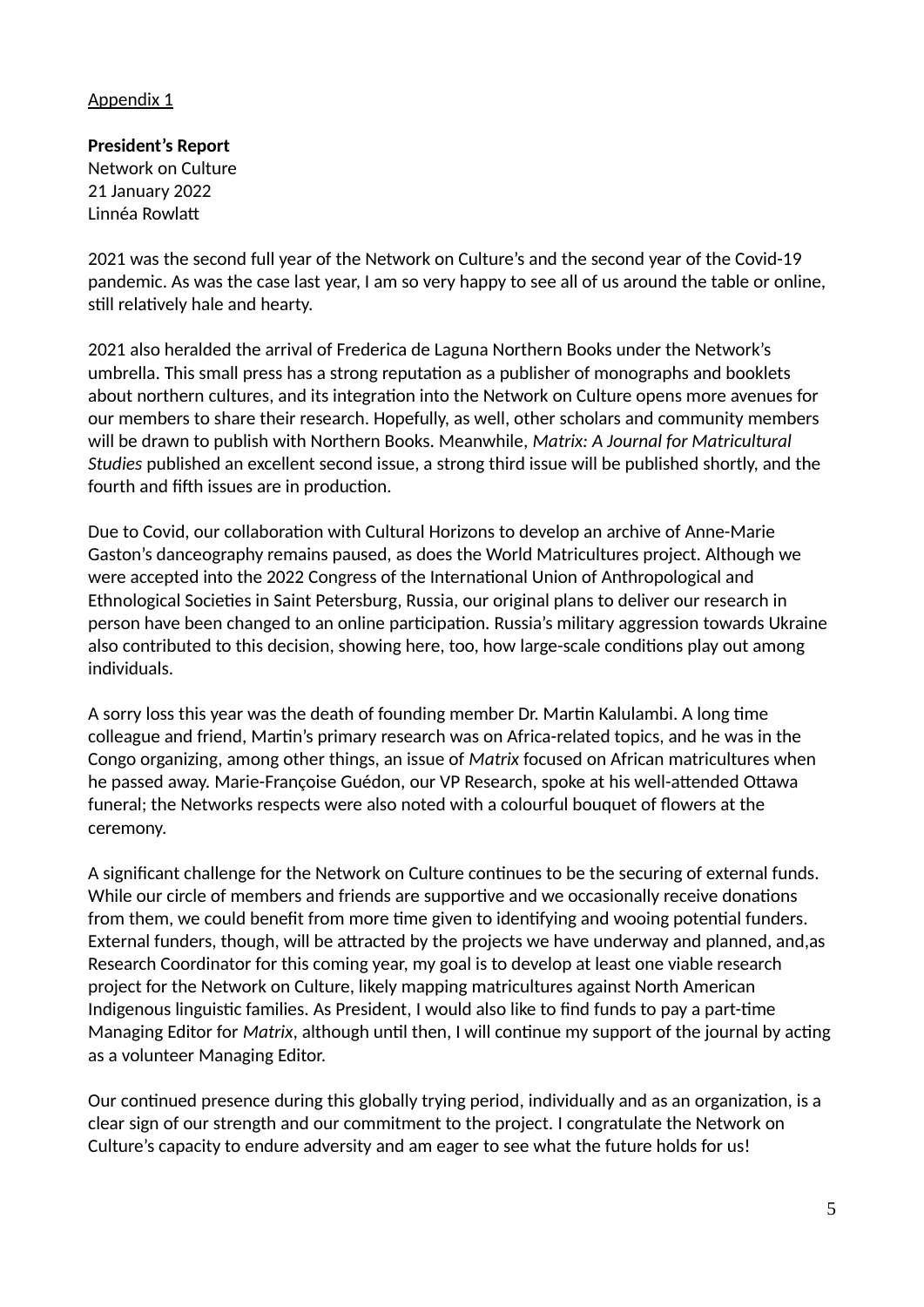**Treasurer's Report** Network on Culture AGM Angela Sumegi Friday, January 21, 2022

- 2021 was in many respects a pandemic clone of 2020 with lockdowns and restrictions alternating with easing of restrictions and then Omicron appeared! Same old, same old. However, WE'RE ALIVE.
- Through membership dues from 7 people, we brought in \$445 and spent \$615 which means that there's less than \$200 difference between the end of year balance in 2020 and 2021. Holding steady, but time to consider revenue opportunities.
- As yet, we have not received money from public funds, so we are a non-soliciting organization and are not required to file finance statements with Corporations Canada – time to start soliciting
- With an operating budget of less than \$250,000, we do not have to register for a GST/HST account with CRA. One day!
- Tony Gaston has kindly agreed to be our public accountant and to remain so for another year.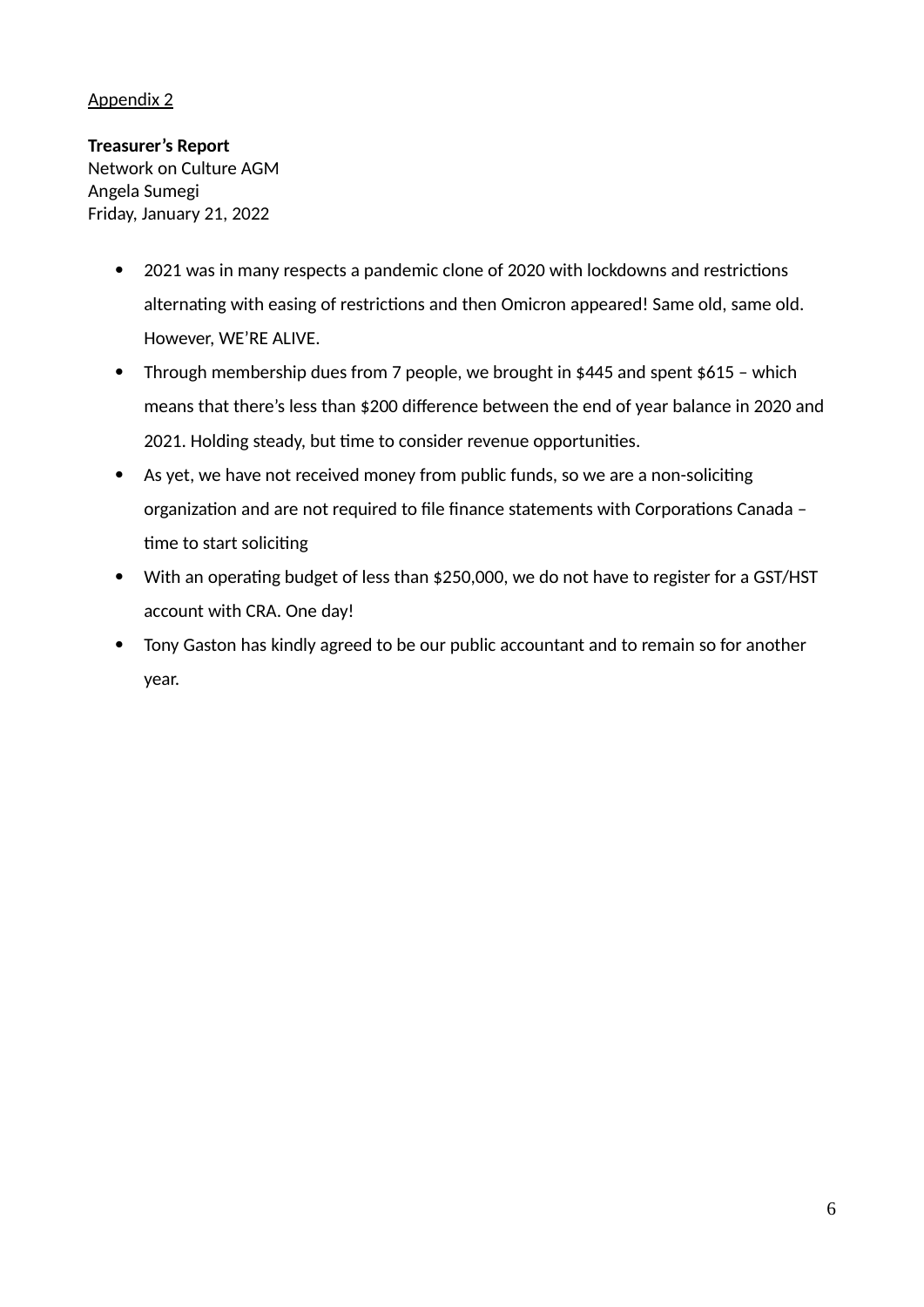**Secretary's Annual Report for the International Network for Training, Education, and Research on Culture. Submitted by Pauline McKenzie Aucoin, Secretary. 20 January 2022.**

1 February 2021: Annual General Meeting of the INTERC Board held, and fees notice sent (for 2021) for annual fees, to be sent to Linnéa Rowlett by INTERC members.

3 May 2021: Panel organized for the annual CASCA conference cancelled, due to cancellation of the conference by CASCA.

17 June 2021: Board Meeting held, via Zoom. In attenance: Kiera Beaument, Linnéa Rowlett, Pauline McKenzie Aucoin, Angela Sumegi, Marie-Françoise Guédon, Idoia Arana-Beobide.

27 June: Submission of the Ontario Corporations Annual Return, by Treasurer Angela Sumegi.

29 June 2021. Flowers and condolences sent on behalf of the Board of INTERC, to the family on the occasion of the Wake and Funeral of our colleague Dr. Martin Kalulambi (of Kinshasa and Ottawa).

4 October 2022: Meeting of the Board of Network on Culture held; Kiera Beaument, Linnéa Rowlett, Pauline McKenzie Aucoin, Angela Sumegi, Marie-Françoise Guédon in attendance via Zoom. Discussion was held on the integration of Frederica de Laguna "Northern Book" publishers to INTERC. Consultation had been made previously with the Auditor, Eric Antilla. Approved unanimously by vote.

20 October 2021: Linnéa Rowlett reports that a submission has been made to the IUAES for a proposed Panel at the IUAES 2022 Congress in Saint-Petersburg, entitled the "Multi-Faceted Mobilities of Women," to be held May 2022.

22 October 2022: New Issue of 'Networds', the Newsletter of INTERC has been produced and circulated.

25 October 2021: Submission by Secretary of Annual Return Filing of Renewal of Non-Profit Status for The Network.to Corporations Canada, with payment of annual renewal fees. Receipt confirmed by IC via email.

28 November 2021: Confirmation received of the Notice of Change of Directors, submitted to Corporations Canada, to include the following: Kiera Beaument, Linnéa Rowlett, Pauline McKenzie Aucoin, Angela Sumegi, Marie-Françoise Guédon, Idoia Arana-Beobide.

12 November 2021: The board was notified that Eric Anttila has resigned as the Auditor of the Network on Culture, and a vote was called in order to confirm that the responsibilities will be transferred to Dr. Tony Gaston.

13 November 2021: Following a vote by the Board of Network on Culture, Dr. Tony Gaston has assumed the responsibilities of the Auditor for the Network.

21 January 2022: AGM scheduled for INTERC Board, 2:30pm.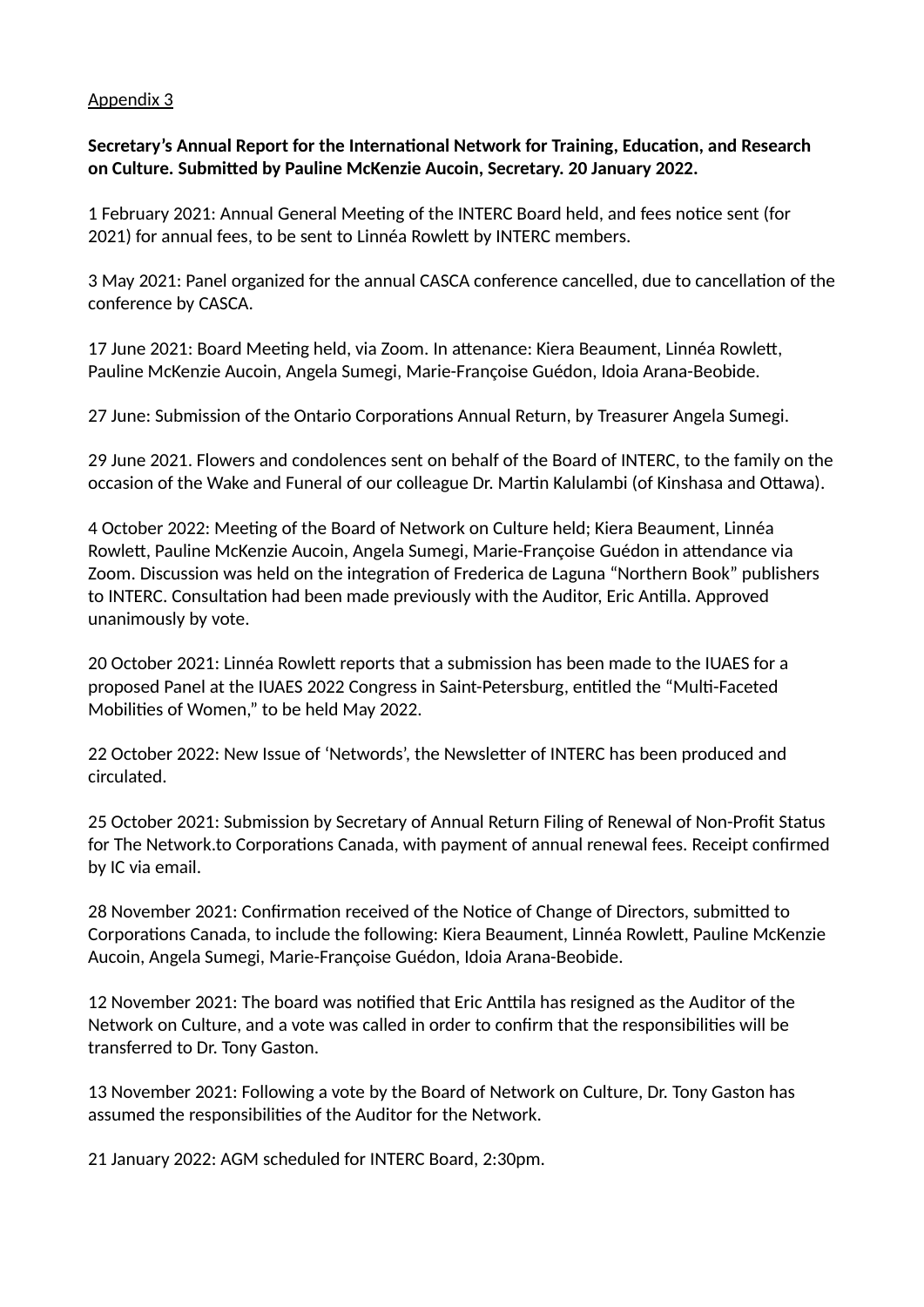# **VP Research Annual Report for the International Network for Training, Education, and Research on Culture. Submitted by Marie-Françoise Guédon, Vice President Research. 20 January 2022.**

The Network on Culture has been active on several fronts this year, some of which we inherited from previous years, some of which were recently opened. Of course I have to mention the consequences of the Covid 19 pandemic on our activities, especially as far as conferences and workshops are concerned; but otherwise we have been busy.

1- Unhappily, in June 2021, we lost one of our colleagues, Martin Kalulambi Pongo died in Kinshsha, Congo. His wake and funerals took place in Ottawa, Canada on the 29 of June, and were able to send flowers and cards, while I was invited to participate in the eulogy. With Martin, we loose a great friend, and also our main connection with the African continent

2- Continuing on our past commitments, we have kept a steady participation in the Canadian Anthropology Society (CASCA) annual meeting and conferences with several sessions supported by our GMRS (MatNet) members and guests, therefore our sessions revolving around matricultural issues.

Thanks to Linnéa Rowlatt's efforts, we have added a planned participation to the coming IUAES international meeting, originally in person in Saint Petersburg in Russsia, but now planned in a virtual format. The Global Matricultures Research Network (MatNet), has organized a panel entitled *Matricultures on the Move Through Space and Time* for the 2022 IUAES virtual conference with two sessions.

Session 1 - *Moving Between Worlds: Matricultures and Shamanism*

Session 2 - *Matricultures of Eastern Europe and North Asia*

3- Most of our research activities have centered on the journal *Matrix*, with it first two issues circulating internationally, with very positive reviews, and a third one (vol. 2, issue 2) almost ready to go. This allows us to keep abreast of current research and enlarge our sphere of influence.

The editorial collective had to join efforts to achieve its goal and this work had a much positive effect our members who had to teach each other and learn about new methodologies and new fields of research. My thanks to all of you. Several questions are now being explored as a result of the work of this editorial collective, including consultations on the proper ways to identify and quote Indigenous and community sources

4- In October 2021: Discussions were held on the integration of Frederica de Laguna "Northern Book" publishers to the Network on Culture. This integration was approved, and the Network on Culture now has a new tool to communicate with scholars and with the general public, as well as with the Indigenous communities for whom Northern Books was intended in the first place,

5- Several of us are involved in teaching undergraduate and graduate levels courses or seminars. Our linkage with the University of Ottawa resulted in our assisting two graduate students in pursuing their goals. Congratulations to Jean Claude Ingoli Mboka for a successful Ph.D. defense; Jean Claude has worked with Dr. Martin Kalulambi Pongo and I was on his Ph D. committee.